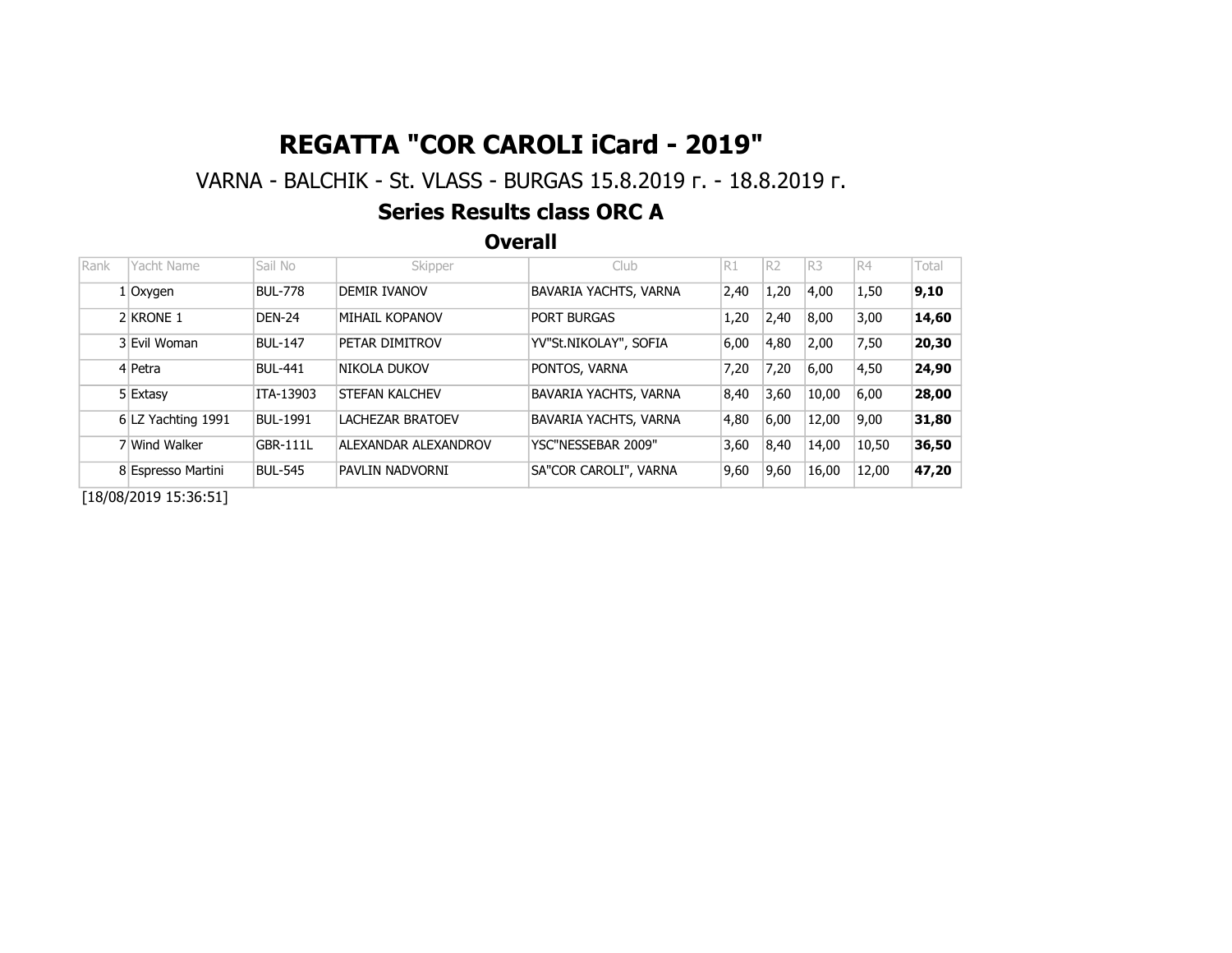### VARNA - BALCHIK - St. VLASS - BURGAS 15.8.2019 г. - 18.8.2019 г.

#### Series Results class ORC B

**Overall** 

| Rank | Yacht Name          | Sail No         | Skipper                 | Club                        | R1    | R <sub>2</sub>      | R3                  | R4    | Total |
|------|---------------------|-----------------|-------------------------|-----------------------------|-------|---------------------|---------------------|-------|-------|
|      | 1 Oberon            | <b>BUL-303</b>  | <b>BOGOMIL VECHEV</b>   | WIND, POMORIE               | 1,20  | 2,40                | 6,00                | 1,50  | 11,10 |
|      | 2 WASABI DENTAPRIME | <b>BUL-233</b>  | <b>VALENTIN NIKOLOV</b> | <b>CHERNOMORETS, BURGAS</b> | 6,00  | 1,20                | 2,00                | 4,50  | 13,70 |
|      | 3 Hygeia            | BUL-6           | <b>ANGEL DIPCHIKOV</b>  | PONTOS, VARNA               | 2,40  | 6,00                | 4,00                | 7,50  | 19,90 |
|      | 4 Bianca            | <b>BUL-87</b>   | <b>GEORGI MITEV</b>     | <b>BULGARIA</b>             | 4,80  | 4,80                | 8,00                | 6,00  | 23,60 |
|      | 5 Mowgli            | FRA-17254       | <b>DEYAN KRASTEV</b>    | SINEVA, VARNA               | 7,20  | 3,60                | 10,00               | 3,00  | 23,80 |
|      | 6 Nimana            | <b>BUL-46</b>   | <b>GEORGI NIKOLOV</b>   | BAVARIA YACHTS, VARNA       | 8,40  | 10,80               | 12,00               | 9,00  | 40,20 |
|      | 7 Forever           | <b>BUL-36</b>   | DIMITAR BOZHKOV         | <b>BULGARIA</b>             | 10,80 | 7,20                | 16,00               | 10,50 | 44,50 |
|      | 8 DARINA            | <b>BUL-69</b>   | <b>IVAN TSVETKOV</b>    | SINEVA, VARNA               | 12,00 | 8,40                | 14,00               | 13,50 | 47,90 |
|      | 9 Itschi Gutschi    | GER-5153        | <b>KLAUS GOEHNER</b>    | <b>CHERNOMORETS, BURGAS</b> | 3,60  | 9,60                | 24,00<br>DNF.       | 15,00 | 52,20 |
| 10   | Eleanor             | <b>BUL-41</b>   | NIKOLAY PANTELEEV       | BAVARIA YACHTS, VARNA       | 9,60  | 12,00               | 24,00<br><b>RFT</b> | 12,00 | 57,60 |
| 11   | ANA BELLA           | <b>BUL-8666</b> | <b>ATANAS STEFANOV</b>  | SA"COR CAROL", VARNA        | 13,20 | 14,40<br><b>DNF</b> | 24,00<br><b>DNF</b> | 16,50 | 68,10 |

[18/08/2019 15:36:52]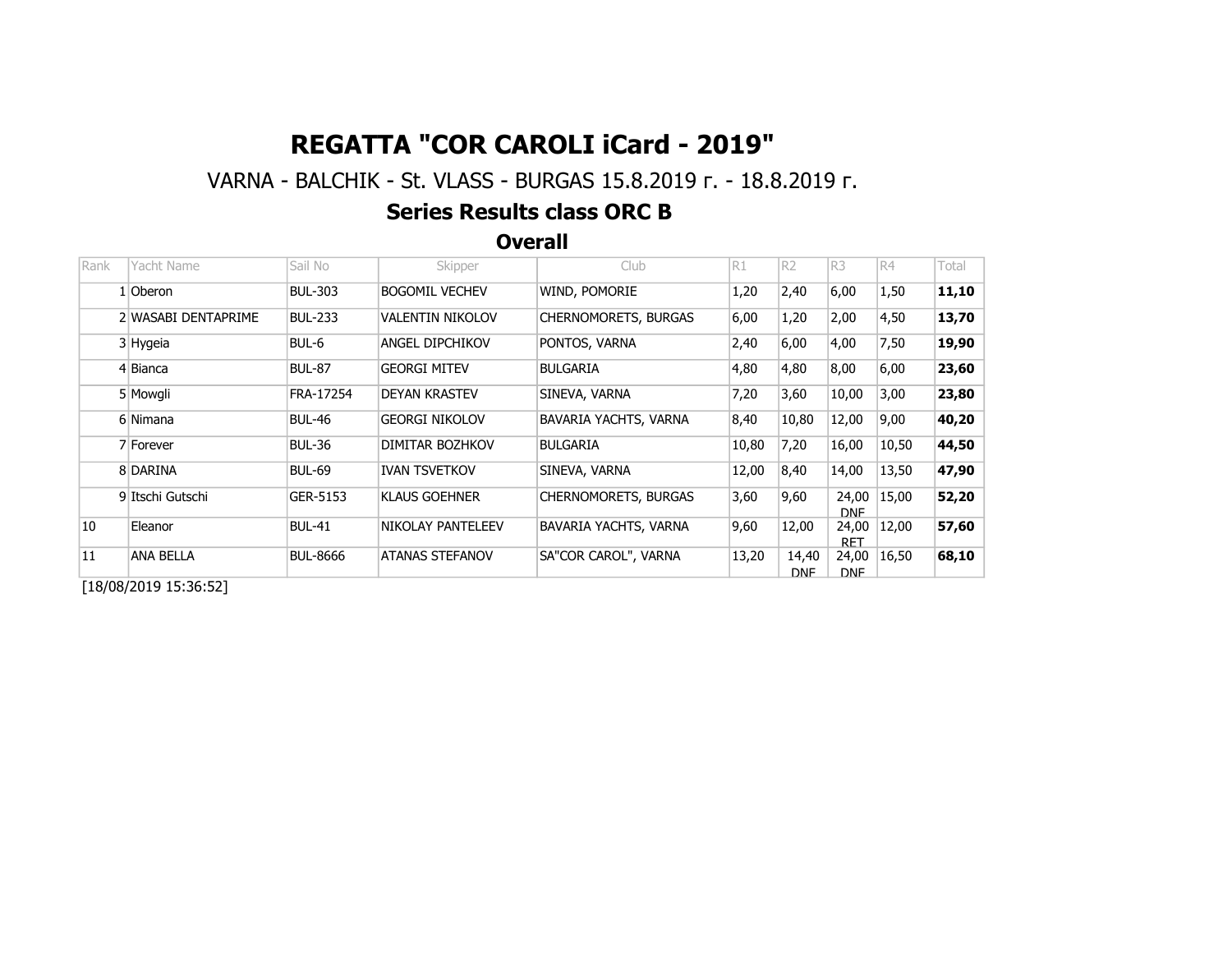VARNA - BALCHIK - St. VLASS - BURGAS 15.8.2019 г. - 18.8.2019 г.

# **Series Results class ORC C (C)**

#### **Overall**

| Rank | Yacht Name  | Sail No            | Skipper                 | Club                | R1                 | R <sub>2</sub>     | R3                  | R4                  | Total |
|------|-------------|--------------------|-------------------------|---------------------|--------------------|--------------------|---------------------|---------------------|-------|
|      | <b>Bars</b> | <b>UKR 1007</b>    | <b>KAPLUN OLEH</b>      | KHARKIV, UKRAINE    | 1,20               | 1,20               | 2,00                | 1,50                | 5,90  |
| 2    | Castor      | <b>BUL-523</b>     | SVETLOZAR LAZARO        | YC"VARNA-ST"        | 2,40               | 2,40               | 4,00                | 6,00                | 14,80 |
| 3    | White Wing  | ITA-91159          | <b>KALOYAN SIMEONOV</b> | YC "VARNA -ST"      | 4,80               | 4,80               | 6,00                | 3,00                | 18,60 |
| 4    | Schuss      | <b>FRA-8156</b>    | <b>TODOR AVRAMOV</b>    | <b>VARNA</b>        | 3,60               | 3,60               | 14,00<br><b>DNF</b> | 4,50                | 25,70 |
| 5    | <b>EMMA</b> | <b>BUL 91192-A</b> | PETKO PETKOV            | SINEVA, VARNA       | 8,40<br><b>DNF</b> | 6,00               | 14,00<br><b>DNF</b> | 10,50<br><b>DNC</b> | 38,90 |
| 6    | Mariana     | <b>BUL-66</b>      | NIKOLAY VELCHEV         | 9000 Varna Bulgaria | 8,40<br><b>DNC</b> | 8,40<br><b>DNC</b> | 14,00<br><b>DNC</b> | 10,50<br><b>DNC</b> | 41,30 |

[18/08/2019 15:36:53]